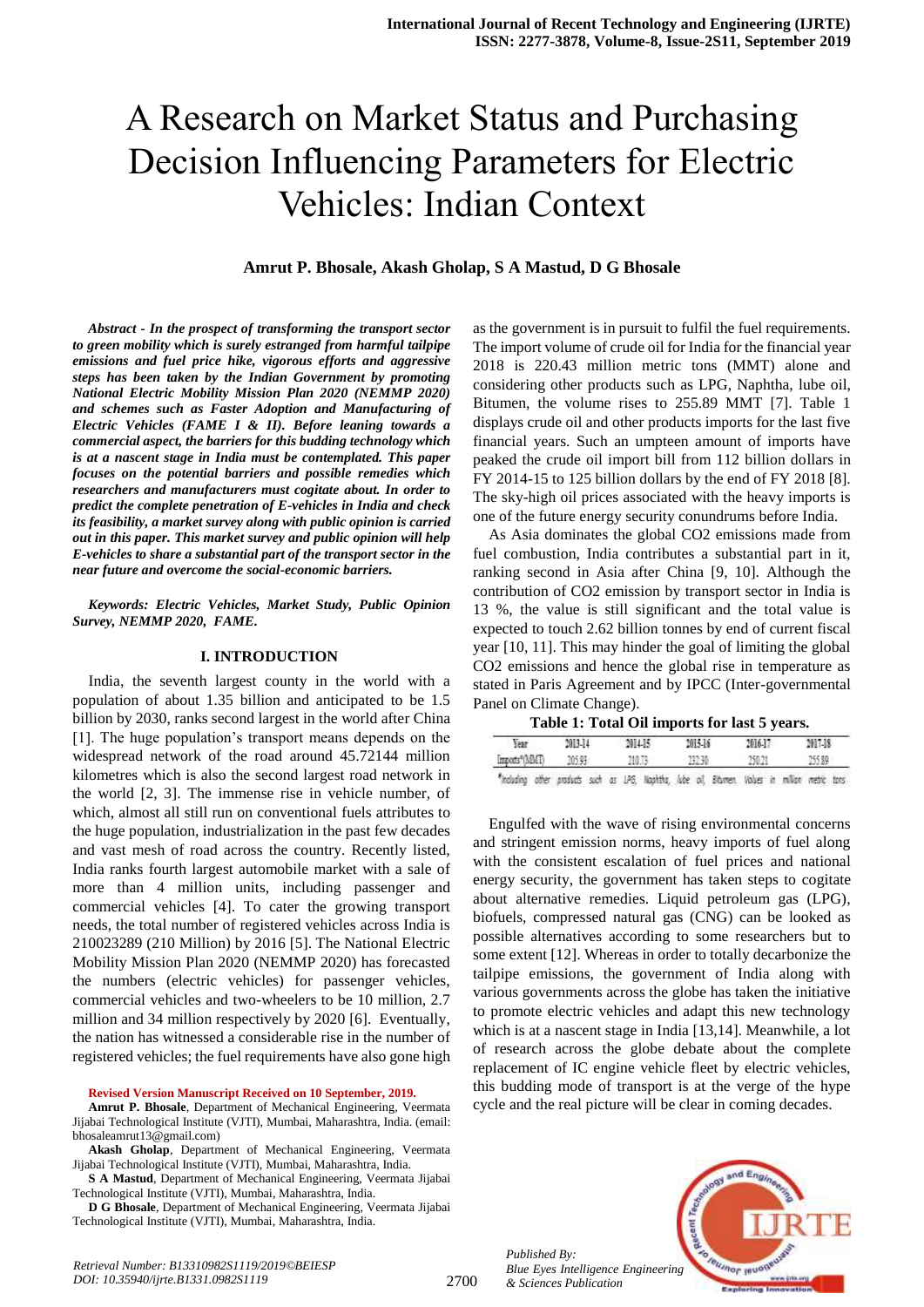# **II. GOVERNMENT INITIATIVES PANORAMA**

The government of India has come with an ambitious target of deployment of all vehicle fleet into electric vehicles by 2030, an ambition also reckoned by EV experts [15]. In 2013, the government launched National Electric Mobility mission plan 2020 (NEMMP 2020), anticipating the sale of hybrid and electric vehicle to 6-7 million by 2020 which attributes to a fuel saving of about 2.5 million tonnes. The key objectives of NEMMP are to revive National Energy Security and promote the growth of indigenous manufacturing capabilities. Under NEMMP, the government have announced various attractive schemes, incentives, policies, development of R&D which promises to expedite the said target.

The government announced Faster Adoption and Manufacturing of Electric Vehicles (FAME) in 2015 under NEMMP to accelerate the electric vehicles market and ramp up the sales by providing incentives for all segments of electric vehicles [16]. The FAME scheme gave new impetus to demand creation, pilot projects, development of new technology and charging infrastructure. The initial announcement of FAME I scheme was for 2 years 2015-2017 which was extended to September 2018 and again up to March 2019 before launching of FAME phase II [17, 18]. The total funding allocated for FAME I is 579 crore and the year wise fund distribution and Utilization is given in table 2 [19, 20].

With the FAME II scheme is yet to be finalised, sources depict the initial fund allocation up to 8730 Crore [21].

The National Institute for Transforming India (NITI Aayog), the government's apex policy think tank has defined the various policies in order to promote green mobility. The reports by NITI in MOVE (Global Mobility Summit, 2018) have defined policies regarding charging infrastructure, increasing efficiency of the E-vehicles, standards for chargers, battery materials and new battery chemistry, focus on small and public vehicles, last mile connectivity and rural transport which will help to keep India"s E-vehicle expedition in pace with the global scale. The NITI has also taken an effort to catapult the e-vehicle"s market through "Make in India" Initiative [22].

#### **III. MARKET SUMMARY**

The electric vehicle"s market is segmented in four categories as shown in Table 3: Out of the four market segments, 'vehicle type' is the most common segment which is frequently preferred for market study. The total number of vehicles sold under the FAME scheme is 266878 (including Two wheelers L1 & L2 Category, Two wheelers max power not exceeding 250Watts, Three wheelers L5 category, four wheelers M1 category and buses). According to FAME India statistics, the number of incentives claimed is 266717 which consist of amount Rs. 320.70 Corers [16]. The detailed market share of various vehicle types in India is given in fig. 1.

The Figure 1 depicts that the two-wheeler electric market is most dominant compared to other sectors and will be continuing to remain at the apex considering the economic capabilities of the majority of Indian public and other social-economic problems regarding buying a vehicle. The

two-wheeler market is sub-categorised in "battery type" sealed lead acid(SLAB) and Li-ion battery, "voltage type'-36V, 48V, 60V, 72V and 'product type'-Scoter, motorcycle of which, the scooter segment sales are more than 95% of the total product type category shares and 48V type and SLAB type category are spearheading in their respective categories [23]. This shows the huge potential for E-two wheeler market in India, which is already the biggest conventional two-wheeler market with the sales of more than 19 million units by the end of FY 2018 [24].

**Table 2: Fund Allocation and Utilization under FAME Phase I (2015-2019**)

|    | Financial Year             | Budget Allocation                                  | Fund Utilization      |
|----|----------------------------|----------------------------------------------------|-----------------------|
|    | 2015-16                    | Rs. 75 crares (10.81 Million Rs. 75 crares<br>USDI |                       |
| ż. | 2016-17                    | Rs.144 cropps                                      | Rs.144 crotes         |
| э  | 2017-18                    | Rs.165 crores                                      | Rt 165 crores         |
|    | 2018-19 (Till 30 /06/2018) | Rx 260 crotes                                      | Rx 23 crores (Appoux) |

#### **Table 3: Electric Vehicles Market Segmented**

| By Technology                                                   | <b>By Power Source</b>                               | By Vehicle Type                                                                     | By Power Train                   |
|-----------------------------------------------------------------|------------------------------------------------------|-------------------------------------------------------------------------------------|----------------------------------|
| Hybrid Electric Vehicles<br>Plug in Hybrid Electric<br>Vehicles | Stored Electricity<br>In-board electric<br>Generates | Electric Bicycles<br>Two Wheelers                                                   | Senies Hybrid<br>Parallel Hybrid |
| Battery Electric Vehicles                                       |                                                      | Three Wheelers<br>Passenger cars<br>Commercial Vehicles<br>Others (Golf Carts etc.) | Combined Hybrids                 |

The scenario of the electric four wheeler market doesn"t seem to be pleasing as the market falters for the FY year 2017-18 as compared to previous year, reported by Society of Manufacturers of Electric Vehicles (SMEV) [24,25]. At present Mahindra"s "E2O Plus" and "e-Verito" are the only pure electric cars (BEVs) which are commercially available in India. Giants like Hyundai, Nissan along with Mahindra and Tata are likely to introduce more electric vehicles by the end of FY 2019-2020 [26]. Whereas, Toyota and Honda are the only companies which offer Hybrid Electric Vehicles (HEVs) in India. The Current sale under FAME India is 106176 Units which is nearly about 40% of total vehicle"s sale under FAME scheme. Perhaps the global electric car market share for 2017 of India is below 1% which is dominated by Norway (39%), Iceland (11.7%) and Sweden (6.3 %) [27].

India rolled out its first electric bus from Manali to Rohtang which is about 51 Km in distance. The government of India is taking an aggressive stance to boost the introduction of electric buses in India [28]. The number of buses deployed under FAME scheme is very less and needs to be boosted by various state governments and Auto industries. The various initiatives have been taken by Tata Motors, Olectra-BYD to bring more number of electric buses to India roads [29-31]. Department of Heavy Industries (DHI), Ministry of Heavy Industries and Public Enterprises has sanctioned the funds for procurement of Electric buses with the target of deploying 10000 electric buses as issued by Ministry of Road Transport and Highways (MORTH) [32]. The details of the Procurement are given in Table 4. Figure 3 and 4 depict the 2-wheeler and car market forecasted by 2025 respectively.



*Published By:*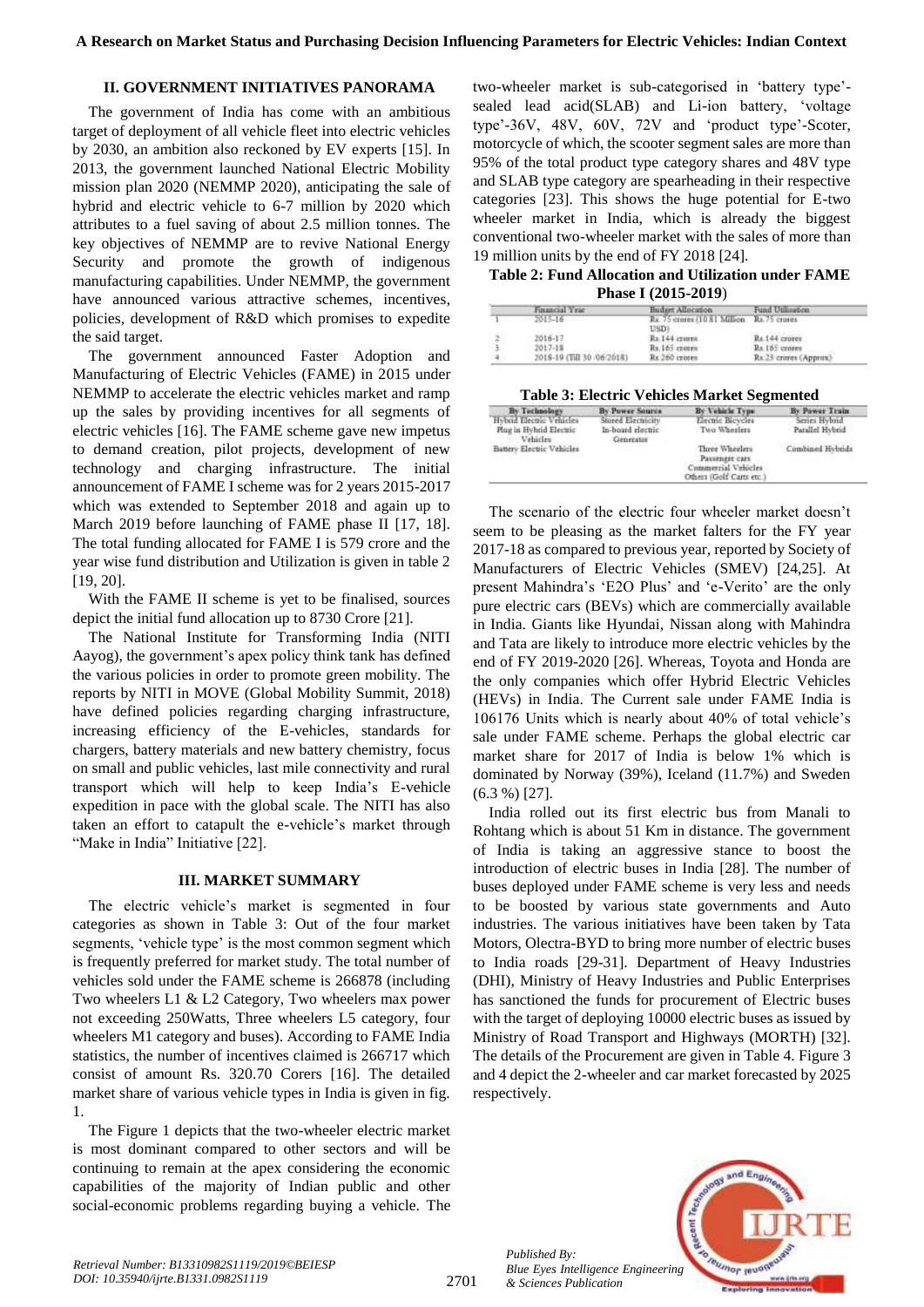









**Figure 2: Geographic Distribution of E-Vehicle's Market**



**Figure 3: Forecasted sale of electric 2-wheeler market in India.[33]**



**Figure 4: Forecasted sale of electric car market in India [33]**.

# **IV. RESULTS AND DISCUSSION OF PUBLIC OPINION SURVEY**:

#### *4.1 Need For Survey and Viability Gap:*

In spite of announcing various mission plans such as NEMMP 2020, schemes such as FAME I & II, policies by NITI Aayog, joint efforts by various state governments in conjunction with professional bodies/societies such as SMEV, considerable progress have not been observed in the growth and penetration of electric vehicles in India. A country on one hand which has the fourth largest conventional vehicles market across the globe but on other hands rapid and enormous growth of electric vehicles is yet to be witnessed. The government recently resettled the ambitious goal of 100 % electric vehicles by 2030 and came up scaling down to a realistic target of 30% of the total vehicle fleet. [34]. As the market and availability of other necessary ancillaries such as sufficient charging infrastructure are uncertain, most of the automobile companies are reluctant to introduce more E-vehicles models in the market, also the government is delaying to introduce more electric cars to the market, salvaging economic losses [35].

A public survey has been carried out to help predict the E-vehicle"s feasibility, reasons for the delay in robust penetration of electric vehicles in India and to study the influencing factors affecting the purchasing decision by the Indian public. The purchasing decision-influencing factors are given in table 4

# *4.2 Awareness and Interests:*

About 85% of the surveyed people travel less than 50 kilometres per day ( average to and fro distance about 100 kms) which runs in favour of electric vehicles where the maximum distance per charge delivered by models available in India ranges from 110 to 130 Km/charge. The awareness of the e-vehicles was studied primarily for such a vast country along with diverse geographic condition and with the unique urban-rural combination. It is observed that Battery Electric Vehicles (BEVs) and Hybrid Electric Vehicles (HEVs) have a credible awareness but attention towards the Plug-in Hybrid



*Published By:*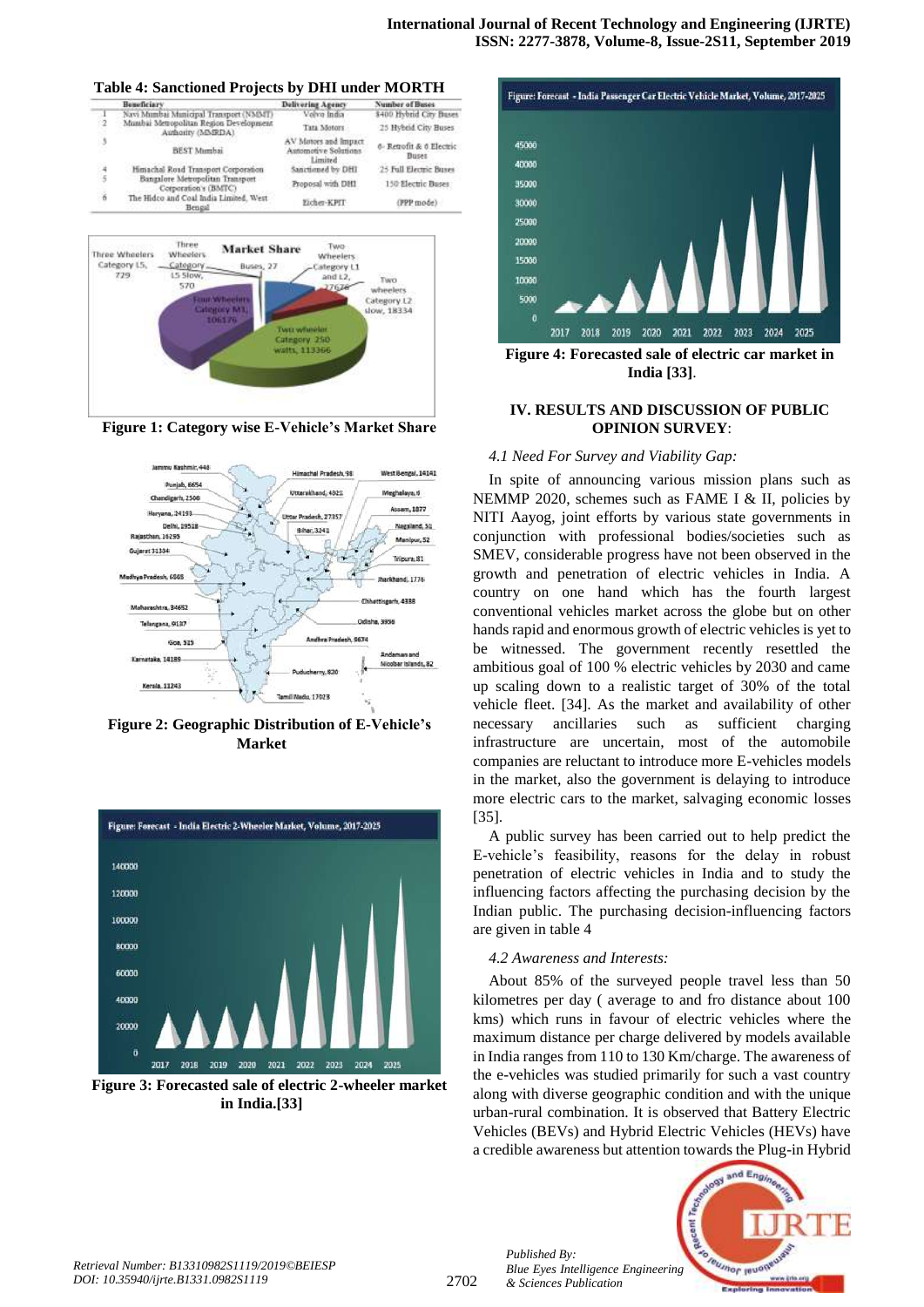



**Figure 05: Type of E-Vehicle Awareness**



**Figure 06: Interest towards E-Vehicles**

Figure 5 and 6 shows the percentage of people having awareness about various electric vehicles and interest towards E-Vehicles respectively.

# *4.3 Major Concerns:*

The biggest concerns about the electric vehicles, the survey showed the major concerns are: Availability of Charging Infrastructure, Battery power delivery range and high cost. Figure 7 shows the major concerns about e-vehicles in India. One of the biggest aspects hindering the penetration of e-vehicles in India is the lack of sufficient vehicle charging infrastructure. For comparison, a total number of petrol pumps in India is more than 60000 [36] whereas a total numbers of community charging Stations across India is 289 [37]. Currently the battery range offered by BEVs in India is 110-130 Kms which is another concern observed by the survey is about the "range anxiety", the BEVs might be fit for a distance of about 100 Kms but the reliability of the BEVs for a travel range of about 150 Kms or more needs to be addressed. For example, a journey from Mumbai to Pune where the distance is about 160 Kilometres needs a charging point a Lonavala (an approximate Mid-point, 83 Kms). Hence, there is an insoluble dilemma about which concern (from charging infrastructure and battery range) should be given more emphasis to be developed first, leading to a classic chicken and egg syndrome.

The third aspect according to the survey is the high cost which is associated with high initial purchase cost, taxes, insurance and battery replacement after a particular age. For comparison, the approximate cost of a top variant of "Maruti Alto 800(VXI)' is 3.80 Lakh whereas considering a comparable electric vehicle, the base model of "Mahindra e2O Plus" is 6.77 Lakh. The high cost is due to high battery costs which are also needed to be replaced after 5 years approximately, which further braces the high cost of E-vehicles. The battery (Li-ion) costs are anticipated to decline globally by 2025 [38] which further attributes to the reduction of E-vehicle"s cost or unless some different battery chemistry is commercially introduced to BEVs. Figure 07 shows the Li-ion battery pack cost (USD/kWh) roadmap from 2010-2025.

Various studies about the economic competitiveness of electric vehicles with the conventional IC engine vehicles have been studied globally. A life cycle cost study done in China by Xin Zhao et al. [39] reveals that the life cycle cost of BEVs as compared to ICEVs is 1.4 times higher even after considering central government subsidies. A similar study made in Australia by Sami Kara et al. [40], shows that the performance of Nissan Leaf (a BEV) as compared to Toyota Corolla (an ICEV) performs worse on the platform of total life cycle cost (LCC). Also, a study carried by Y.S.Wong et al. [41] in Singapore explains that the EV is the most expensive car considering the LCC even under the government"s Green Vehicle Rebate Scheme. An LCC analysis done by Makena Coffman et al. [42] for Hawaii reveals that EVs Cost more than selected comparable ICEVs considered for study which is based on a LCC model developed by Richard Raustad et al. [43]. The concerns related to safety and reliability in the survey perhaps seems to be less intense and it is believed to be mitigated as the technology advances.



**Figure 07: E-Vehicle major concerns.**



**Figure 08: Li-ion battery pack roadmap 2010-2025 [38].**

ad B

**Umor** II

*Published By: Blue Eyes Intelligence Engineering & Sciences Publication* 

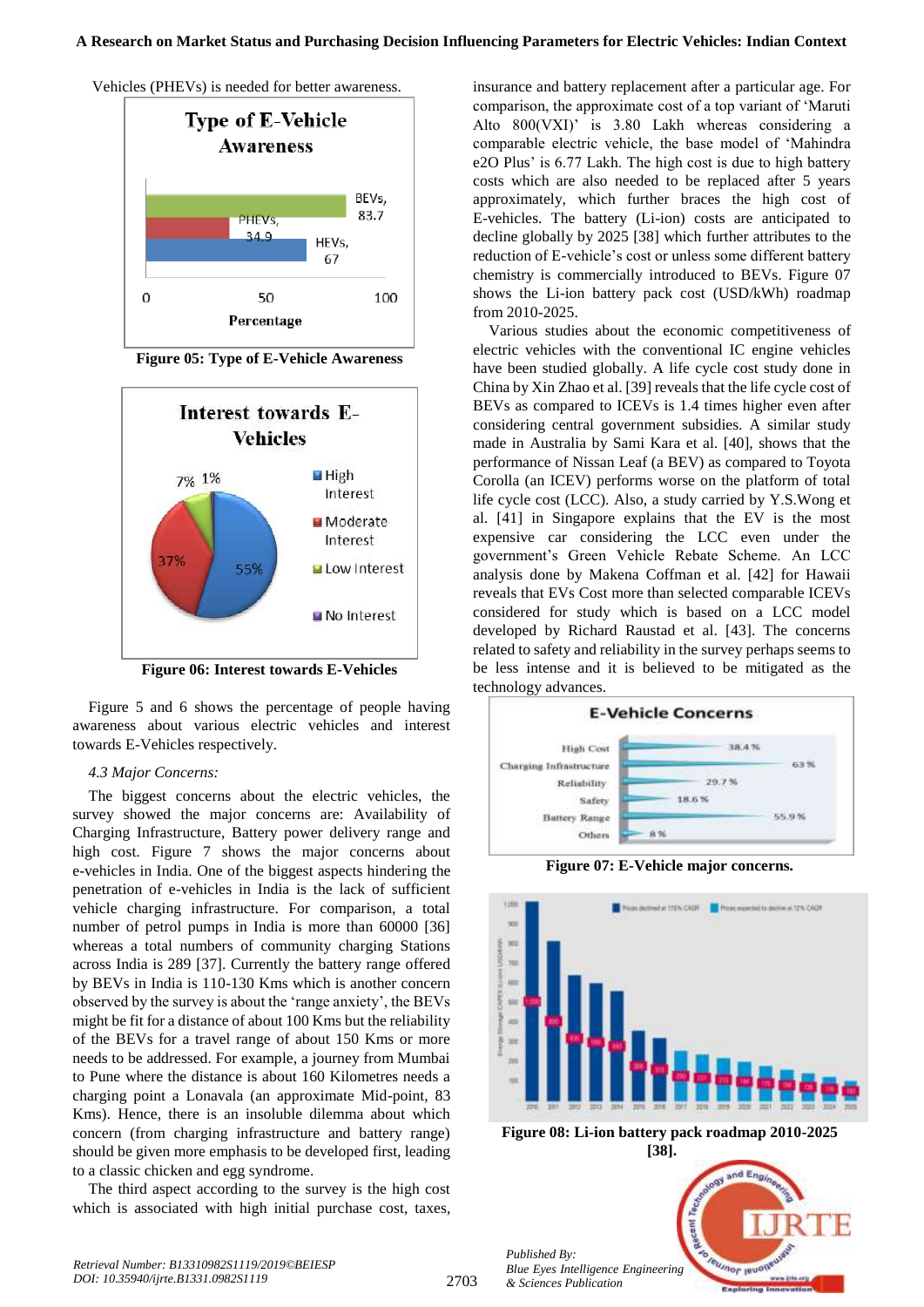# *4.4 Consumer Preferences and Fate of E-Vehicles:*

Figure 08 depicts the survey results regarding the fate of electric vehicles in India. Although the majority (52%) of the people"s views are E-vehicles will be a part of transport but not oust the ICEVs and about 42% think that e-vehicles will completely replace the conventional ICEVs. In a systematic study on this debate, Gautam Kalghatgi [44] states that the ICEVs will be a dominant transport mean at least by 2040 till E-vehicles technology completely matures and required infrastructure evolves. The E-vehicles will not be economically competitive with ICEVs and will need to wait till 2030 to share a substantial part in the transport sector [39, 45].

The consumer preference for the type of vehicle emphasis more on a four-wheeler, although a four-two wheeler or four-wheeler and moped vehicle combinations are also preferred by some consumers. According to the study, the most preferred charging point location is a residential area (79.9%) followed by public charging stations (55.3%) (Multiple preferences also preferred). People feel it convenient to charge the vehicle at home at night and travel at day time. As on-board and wireless charging technology are recently under study in full swing [46-48], this new mode of charging will definitely reduce the charging inconvenience and is in wish-list of about 82% of the consumers.



**Figure 09: Factors Influencing perception towards E-Vehicles**



**Figure 10: Survey view about fate of E-vehicles**

# **V. CONCLUSION**

The product/service sustainability in Indian market relies mostly on the consumer opinion even if other key hurdles are overcome. Although the sample size is representative of the entire population, the survey helps in understanding the primary concerns and will help to implement possible and/or alternative remedies. The actual population opinion might differ a bit due to huge geographical-social-economic diversity in India but this study will surely act as a nexus for advancing one step towards the penetration of electric vehicles in India.

The market study reveals that the E-Vehicles market is at a nascent stage but shows huge potential in near future. Especially the two wheel market is quite firm but more efforts will be needed to leapfrog the four wheeler market in India. As reckoned by many researchers, if the battery prices get declined over the years or if new affordable and reliable battery chemistry is introduced, the e-vehicles would be much affordable and eventually will boost the global e-vehicles market.

Initially, the e-vehicles were accepted in India with alacrity but raising concerns such as unavailability of credible charging infrastructure, range anxiety and high cost are making the consumers be reluctant in buying e-vehicles. The government is taking efforts to mitigate the major concerns by introducing NEMMP, FAME I & II along with NITI Aayog which attributes to huge investments on building charging infrastructure or battery swapping stations, developing fast charging technology, introducing new policies, incentives and subsidy schemes and wavier of road taxes. Additional efforts must be made by conducting awareness camps and also arranging test drive workshops along with safety and environmental benefits to persuade e-vehicles benefits.

This budding technology is at the verge of the hype cycle and surely will have a substantial share in the mobility sector in the near future.

# **REFERENCES**

- 1. India Population 2019 available at http://www.indiapopulation2019.in
- 2. Ministry of Road Transport and Highways, Government of India available at http://morth.nic.in/index1.asp?lang=1&linkid=10&lid=1 44
- 3. ROADS Statistical Year Book India 2017, Ministry of Statistics and Programme Implementation, Government of India available at: http://www.mospi.gov.in/statistical-year-book-india/2017 /190
- 4. India pips Germany, ranks 4th largest auto market now (2018, March 24),The Economic Times. Retrieved from https://economictimes.indiatimes.com/industry/auto/india -pips-germany-ranks-4th-largest-auto-market-now/article show/63438236.cms
- 5. MOTOR VEHICLES Statistical Year Book India 2017, Ministry of Statistical and Programme implementation, Government of India, available at <http://mospi.nic.in/statistical-year-book-india/2017/189>



*Published By:*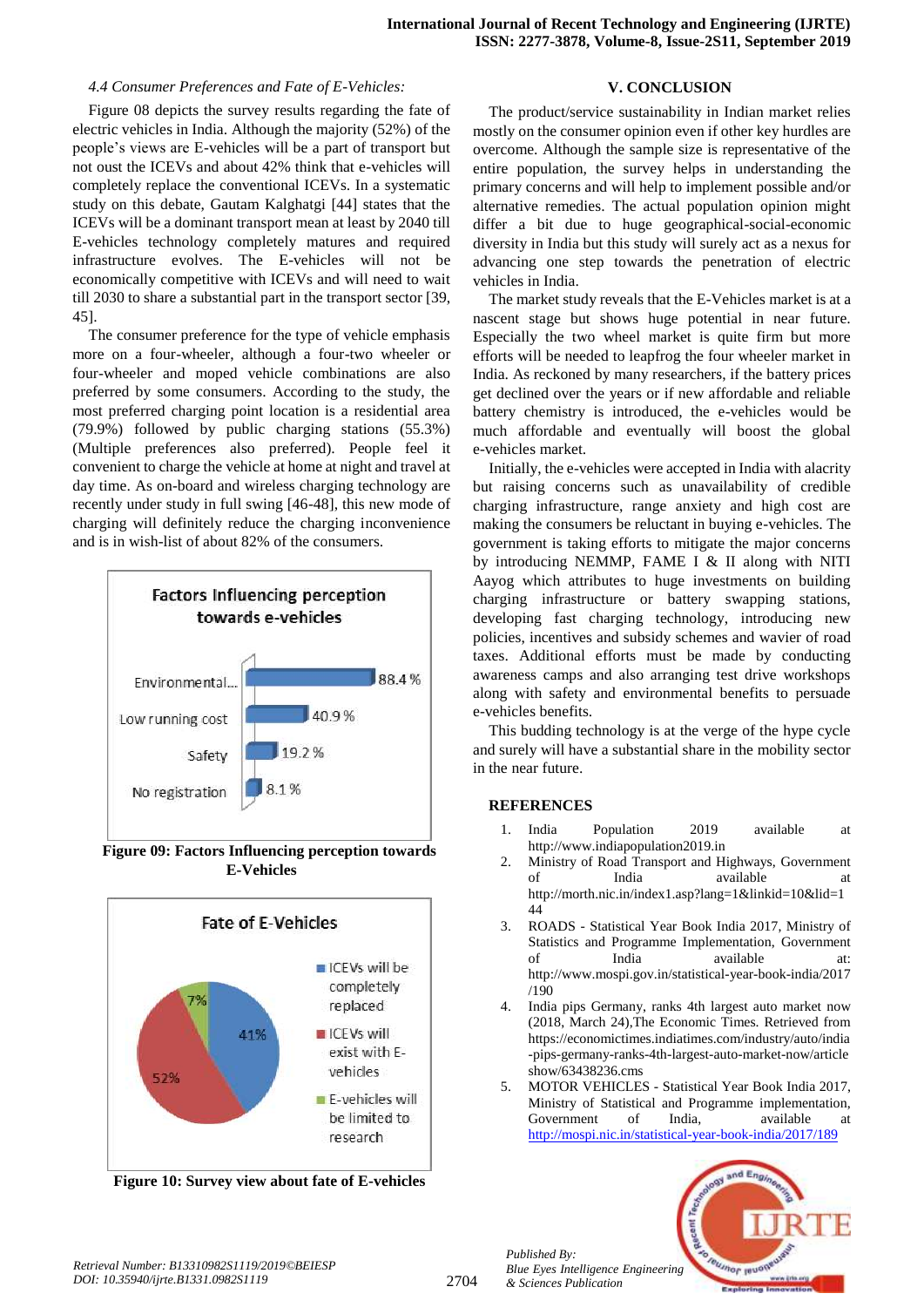- 6. National Electric Mobility Mission Plan (NEMMP 2020), Department of Heavy Industry, Ministry of Heavy Industries & Public Enterprise, Government of India available at a structure at a structure at a structure at a structure at a structure at a structure at a structure at a structure at a structure at a structure at a structure at a structure at a structure at a structure at http://mospi.nic.in/statistical-year-book-india/2017/189
- 7. Petroleum Planning and Analysis Cell, Ministry of Petroleum and Natural Gas, Government of India available at a state of  $\alpha$  at a state of  $\alpha$  at a state of  $\alpha$  at a state of  $\alpha$  at a state of  $\alpha$  at a state of  $\alpha$  at a state of  $\alpha$  at a state of  $\alpha$  at a state of  $\alpha$  at a state of  $\alpha$  at a state of  $\alpha$  at https://www.ppac.gov.in/content/212\_1\_ImportExport.as px
- 8. India"s crude oil import bill to peak at record \$125 bn in current fiscal: Oil ministry (2018, October 22), The Economic Times. Retrieved from https://energy.economictimes.indiatimes.com/news/oil-a nd-gas/indias-crude-oil-import-bill-to-peak-at-record-125 -billion-in-current-fiscal-oil-ministry/66319124
- 9. CO2 emissions from fuel combustion overview (2018 edition), International Energy Agency available at http://www.indiaenvironmentportal.org.in/files/file/CO2\_ Emissions\_from\_Fuel\_Combustion\_2018\_Overview.pdf
- 10. Report BROWN TO GREEN: THE G20 Transition to a Low-Carbon Economy 2018, INDIA country facts 2018 available https://www.teriin.org/sites/default/files/2018-11/BROW N%20TO%20GREEN\_2018.PDFFull Report available at http://www.climate-transparency.org/g20-climate-perfor mance/g20report2018
- 11. India drives global rise in CO2 emissions: Report (2018, December 6), The Indian Express Retrieved from https://indianexpress.com/article/india/india-drives-globa l-rise-in-co2-emissions-report-5480529/.
- 12. SamvegSaxena, AnandGopal, AmolPhadke, Electrical consumption of two-, three- and four-wheel light-duty electric vehicles in India, Applied Energy (115) (2014) 582-590 (https://doi.org/10.1016/j.apenergy.2013.10.043)
- 13. The Central People"s Government of the People"s Republic of China, Energy saving and new energy automotive industry development plan, 2012, available at http://www.gov.cn/zwgk/2012-07/09/content\_2179032.ht m
- 14. Energy efficiency & renewable energy, Vehicle Technology Office available at https://www.energy.gov/eere/vehicles/vehicle-technologi es-office
- 15. Indian Transport Sector Can Become All-Electric Driven by 2030 (2019, February 15) Retrieved from https://www.news18.com/news/auto/indian-transport-sec tor-can-become-all-electric-driven-by-2030-2037331.htm l
- 16. FAME- India, National Automotive Board, Department of Heavy Industry, Government of India available at https://www.fame-india.gov.in/ (Last visited 10/03/2019)
- 17. Government extends FAME India scheme for third time (2018, September 30), The Economic Times available at https://economictimes.indiatimes.com/industry/auto/auto -news/government-extends-fame-india-scheme-for-thirdtime/articleshow/63759900.cms
- 18. Notifications (2018, September 27), Department of Heavy Industry, Ministry of Heavy Industries & Public Enterprise, Government of India available at https://dhi.nic.in/writereaddata/UploadFile/NOTIFICATI ON%2027%20SEPT.PDF
- 19. FAME India Scheme- Notification, Department of Heavy Industry, Ministry of Heavy Industries & Public Enterprise, Government of India available at https://dhi.nic.in/writereaddata/UploadFile/LS%20No%2 02255.pdf
- 20. Press Information Bureau, FAME India Scheme, Department of Heavy Industry, Ministry of Heavy Industries & Public Enterprise, Government of India

available at a state of  $\alpha$  at a state of  $\alpha$  at a state of  $\alpha$  at a state of  $\alpha$ http://pib.nic.in/newsite/PrintRelease.aspx?relid=186277

- 21. Government may extend financial support of Rs 8,730 crore in FAME II (2018, March 26), The Economic Times available at a structure at a structure at a structure at a structure at a structure at a structure at a structure at a structure at a structure at a structure at a structure at a structure at a structure at a structure at https://economictimes.indiatimes.com/news/economy/fin ance/government-may-extend-financial-support-of-rs-87 30-crore-in-fame-ii/articleshow/63466878.cms?from=md r
- 22. Zero Emission Vehicles (ZEVs): Towards a Policy Frame Work, MOVE- Global Mobility Summit, Report By NITI Aayog available at a http://niti.gov.in/writereaddata/files/document\_publicatio n/EV\_report.pdf
- 23. Report on India Electric Scooters and Motorcycles Market Overview, Prescient & Intelligence available at https://www.psmarketresearch.com/market-analysis/india -electric-scooter-and-motorcycle-market
- 24. India's electric vehicle goals being realised on two wheels, not four (2019, Jan. 14), The Economic Times. Retrieved from https://economictimes.indiatimes.com/industry/auto/auto

-news/focus-indias-electric-vehicle-goals-being-realisedon-two-wheels-not-four/articleshow/67522910.cms

- 25. Society of Manufacturers of Electric Vehicles, available at https://www.smev.in/ev-industry
- 26. Electric cars launching in India in 2019: New Mahindra and Tata Motors EVs to launch this year (2019, January 24) Financial Express Retrieved from https://www.financialexpress.com/auto/electric-vehicles/ electric-cars-launching-in-india-in-2019-new-mahindra-a nd-tata-motors-evs-to-debut-this-year/1453579/
- 27. Global EV Outlook 2018, International Energy Agency available at https://www.iea.org/gevo2018/
- 28. International Association of Public Transport (UITP)- India available available at https://india.uitp.org/articles/india-launched-electric-busservice
- 29. Tata Motors To Supply 255 Electric Buses In 6 Cities Across India (2019, January 31) Retrieved from https://auto.ndtv.com/news/tata-motors-to-supply-255-el ectric-buses-in-6-cities-across-india-1985756
- 30. Olectra-BYD delivers 40 buses to Telangana; Upbeat on demand, (2019, March 06), The Economic Times Retrieved from the state of  $\sim$ https://economictimes.indiatimes.com/industry/transporta tion/roadways/olectra-byd-delivers-40-buses-to-telangan a-upbeat-on-demand/articleshow/68282155.cms
- 31. All the Cities in India With Electric Bus Service Lucknow, Hyderabad, Sabarimala, Delhi and More (2019, February 12) Retrieved from https://www.news18.com/news/auto/hyderabad-telangan a-andhra-lucknow-sabarimala-delhi-all-the-cities-in-india -to-get-electric-bus-service-2033459.html
- 32. Electric Bus Market in India, International Association of Public Transport (UITP)- India available at https://india.uitp.org/articles/electric-bus-market-in-india
- 33. Indian Vehicle Market 2018-2025 Report, ANS MarketPro available at http://www.ansmarketpro.com/report.php?id=5108
- 34. India scaling back electric vehicle ambitions (2018, March 18) available at [https://asia.nikkei.com/Economy/India-starts-argument-o](https://asia.nikkei.com/Economy/India-starts-argument-over-realistic-EV-targets-for-2030) [ver-realistic-EV-targets-for-2030](https://asia.nikkei.com/Economy/India-starts-argument-over-realistic-EV-targets-for-2030)



*Published By:*